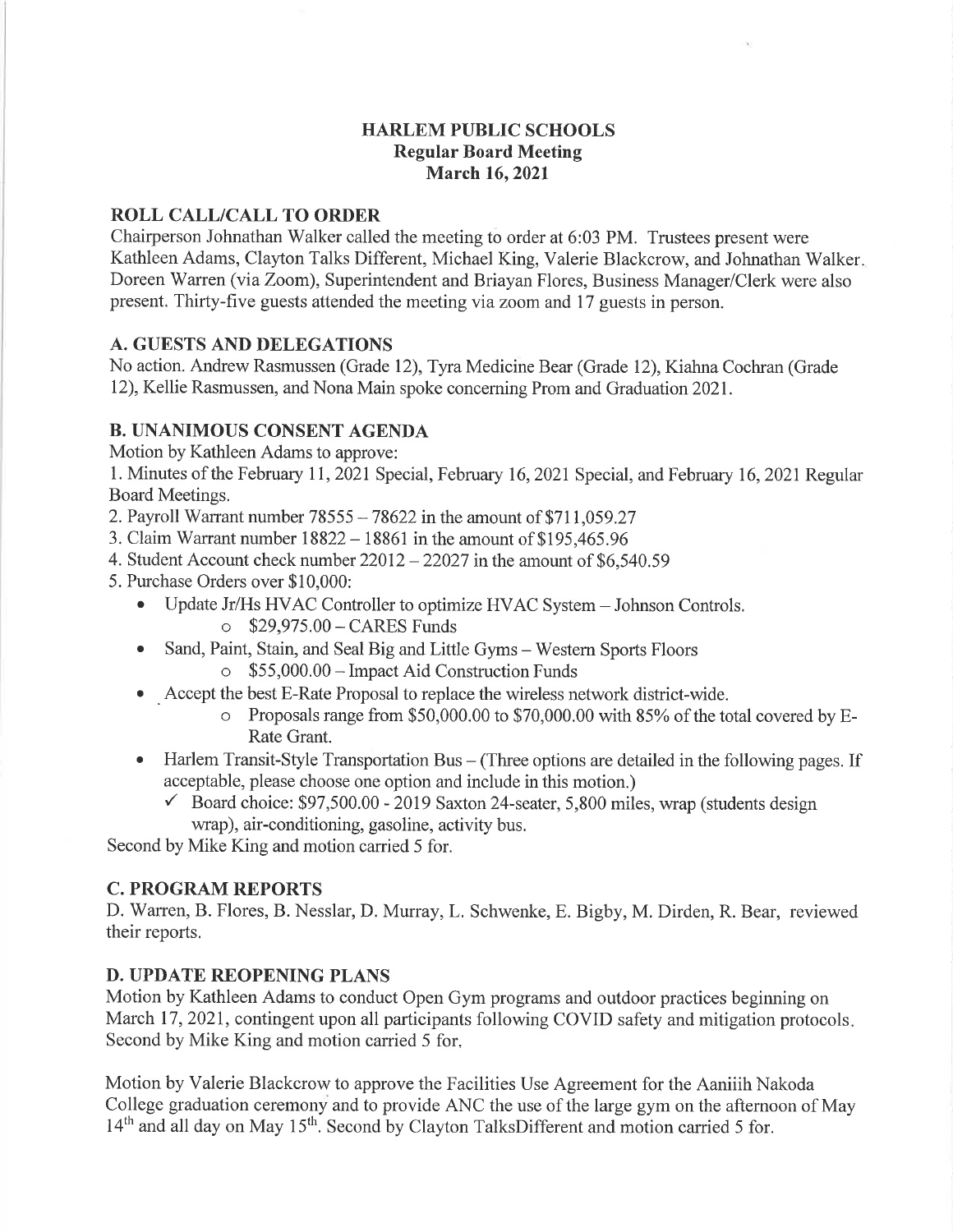Harlem School District #12 **Regular Meeting** Regular Meeting March 16, 2021

Motion by Valerie Blackcrow to allow fully vaccinated staff members and/or staff members who have tested positive and recovered to remain at work in the event of a building closure. Second by Mike King and motion carried 5 for.

Motion by Valerie Blackcrow to allow outdoor practices to continue in the event of a positive case and building closure if contact tracing has been completed by the end of the school day. Second by Kathleen Adams and motion carried 5 for.

Motion by Mike King to allow prom202I with only HHS students attending. Second by Kathleen Adams and motion carried 5 for.

Recess 7:36 PM - 7:48 PM

# E. ADOPT 2O2I-22 SCHOOL CALENDAR

No Action. Board requested to have this item on the next agenda after more stakeholder input.

## F. ADOPT RESOLUTION FOR NON.VOTED LEVIES

Motion by Kathleen Adams to adopt the following resolution estimating changes in non-voted levies for bus depreciation reserve, transportation, tuition or building reserve for school fiscal year 202I-2022:

### Resolution Under SB 307 Resolution of Intent to Impose an Increase in Levies

As an essential part of its budgeting process, the Harlem Elementary School Board of Trustees is authorized by law to impose levies to support its budget. The Harlem Elementary School Board of Trustees estimates the following increases/decreases in revenues and mills for the funds noted below for the next school fiscal year beginning July 1,202I, using certified taxable valuations from the current school fiscal year as provided to the district:

| Fund Supported                                                                                       | Estimated Change in Revenues* | Estimated Change in Mills* | Estimated Impact, Home of \$100,000* | Estimated Impact, Home of \$200,000* |  |  |
|------------------------------------------------------------------------------------------------------|-------------------------------|----------------------------|--------------------------------------|--------------------------------------|--|--|
| Adult Education                                                                                      | \$0 increase/decrease         | 0 increase/decrease        | \$0 increase/decrease                | \$0 increase/decrease                |  |  |
| Bus Depreciation                                                                                     | \$0 increase/decrease         | 0 increase/decrease        | \$0 increase/decrease                | \$0 increase/decrease                |  |  |
| Transportation                                                                                       | \$0 increase/decrease         | 0 increase/decrease        | \$0 increase/decrease                | \$0 increase/decrease                |  |  |
| Tuition                                                                                              | \$0 increase/decrease         | 0 increase/decrease        | \$0 increase/decrease                | \$0 increase/decrease                |  |  |
| <b>Building Reserve</b>                                                                              | \$0 increase/decrease         | 0 increase/decrease        | \$0 increase/decrease                | \$0 increase/decrease                |  |  |
| Total                                                                                                | \$0 increase/decrease         | 0 increase/decrease        | \$0 increase/decrease                | \$0 increase/decrease                |  |  |
| *impacts above are based on current certified taxable valuations from the current school fiscal year |                               |                            |                                      |                                      |  |  |

impacts above are based on current certified taxable valuations from the current school fiscal year.

As an essential part of its budgeting process, the Harlem High School Board of Trustees is authorized by law to impose levies to support its budget. The Harlem High School Board of Trustees estimates the following increases/decreases in revenues and mills for the funds noted below for the next school fiscal year beginning July 1,202I, using certified taxable valuations from the current school fiscal year as provided to the district:

| Fund Supported   | Estimated Change in Revenues* | Estimated Change in Mills* | Estimated Impact, Home of \$100,000* | Estimated Impact, Home of \$200,000* |
|------------------|-------------------------------|----------------------------|--------------------------------------|--------------------------------------|
| Adult Education  | \$0 increase/decrease         | 0 increase/decrease        | \$0 increase/decrease                | \$0 increase/decrease                |
| Bus Depreciation | \$0 increase/decrease         | 0 increase/decrease        | \$0 increase/decrease                | \$0 increase/decrease                |
| Transportation   | \$0 increase/decrease         | 0 increase/decrease        | \$0 increase/decrease                | \$0 increase/decrease                |
| Tuition          | \$0 increase/decrease         | 0 increase/decrease        | \$0 increase/decrease                | \$0 increase/decrease                |
| Building Reserve | \$0 increase/decrease         | 0 increase/decrease        | \$0 increase/decrease                | \$0 increase/decrease                |
| Total            | \$0 increase/decrease         | 0 increase/decrease        | \$0 increase/decrease                | \$0 increase/decrease                |

؟ \$0 increase/decrease on crease/decrease somerease/decrease \$0 increase/decrease \$0 increase/decrease \$0 increase/decrease \$1 and a some the current school fiscal year Regarding the increase in the building reserve levy referenced above, the following are school facility maintenance projects anticipated to be completed at this time: None. Second by Mike King and motion carried 5 for.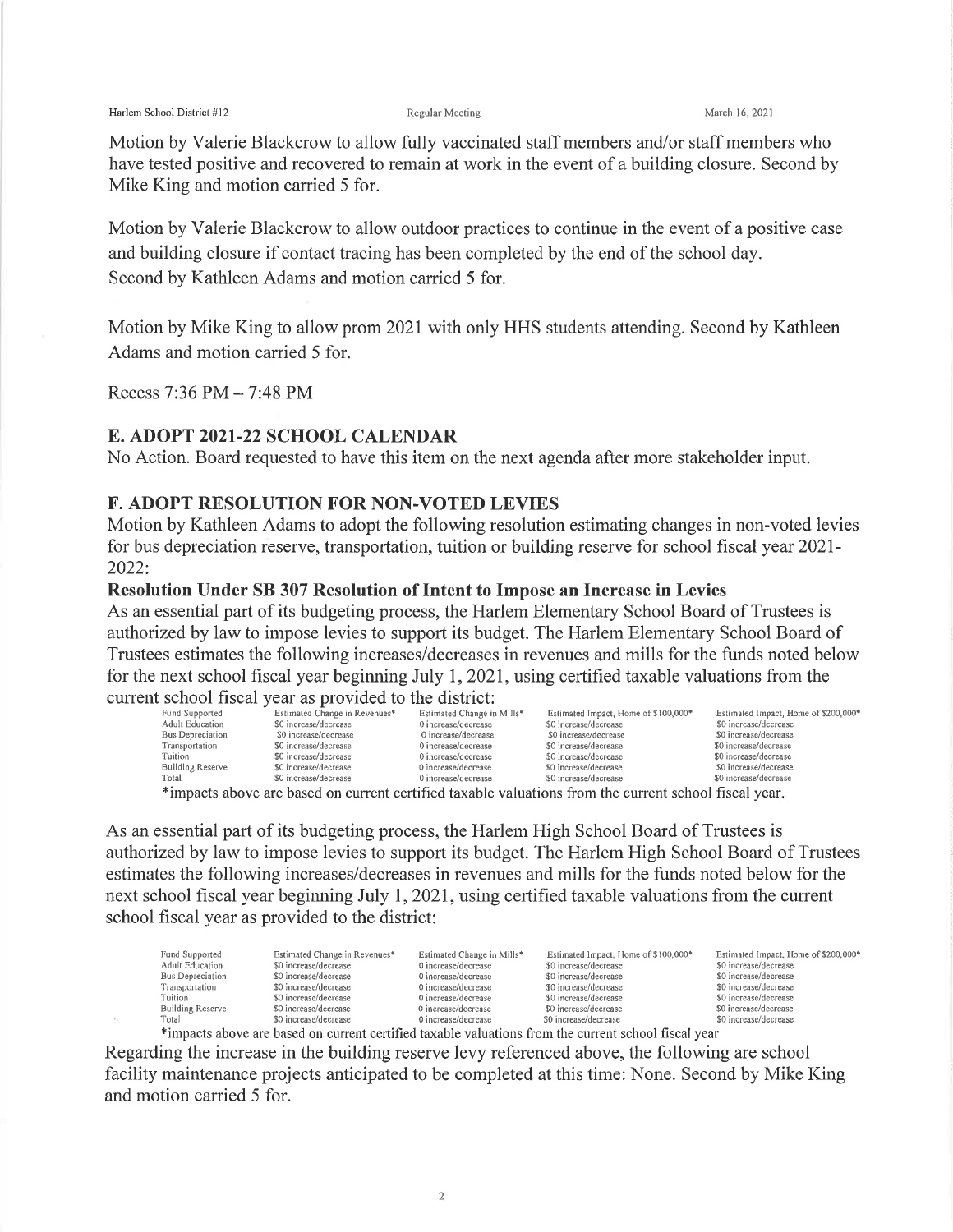#### G. RESCIND MOTION TO REQUIRE MS. AGDASI TO PAY LIQUIDATED DAMAGE

No action. Board requested to have Ms. Agdasi provide medical documentation in order to rescind the motion.

### H. CLOSE DEBT SERVICE FUND

Motion by Kathleen Adams to close the inactive Elementary and High School Debt Service funds. Second by Clayton TalksDifferent and motion carried 5 for.

## I. CONSIDERATION FOR ISSUANCE OF CONTRACTS FOR 2O2O-21 AND 202I.2022 COACHESÆXTRA-CURRICULUAR POSITIONS

Motion by Mike King to hire Gabe Guerrero as JH Track coach for 2020-21 SY per the CBA. Second by Kathleen Adams and motion carried 5 for.

Motion by Kathleen Adams to hire Stacy Cole as JH Track coach for 2020-2I SY per the CBA. Second by Mike King and motion carried 5 for.

Motion by Kathleen Adams to hire Wendy Briere as Head Cheer coach for 202I-22 SY per the CBA. Second by Clayton TalksDifferent and motion carried 5 for.

Motion by Kathleen Adams to hire Winona Azure as Asst. Cheer coach for 202I-22 SY per the CBA. Second by Clayton TalksDifferent and motion carried 5 for.

Motion by Kathleen Adams to hire Geno LeValdo as Head Boys Basketball coach for 202I-22 SY per the CBA. Second by Mike King and motion carried 5 for.

Motion by Kathleen Adams to hire Ben Carrywater as Asst. Boys Basketball coach for 2021-22 SY per the CBA. Second by Clayton TalksDifferent and motion carried 5 for.

Motion by Kathleen Adams to hire Laramie Schwenke as Head Girls Basketball coach for 2021-22 SY per the CBA. Second by Clayton TalksDifferent and motion carried 5 for.

Motion by Kathleen Adams to hire Brandon Trottier as Asst. Girls Basketball coach for 2021-22 SY per the CBA. Second by Mike King and motion carried 5 for:

Motion by Kathleen Adams to hire Jon Baker as Head Wrestling coach for 2021-22 SY per the CBA. Second by Mike King and motion carried 5 for.

Motion by Kathleen Adams to hire William Blackcrow as Asst. Wrestling coach for 2021-22 SY per the CBA. Second by Clayton TalksDifferent and motion carried 5 for.

Motion by Kathleen Adams to hire Donald Cox as JH Boys Basketball coach for 202I-22 SY per the CBA. Second by Mike King and motion carried 4 for and 1 (VB) against.

Motion by Kathleen Adams to hire Terry Johnson as JH Boys Basketball coach for 202I-22 SY per the CBA. Second by Clayton TalksDifferent and motion carried 5 for.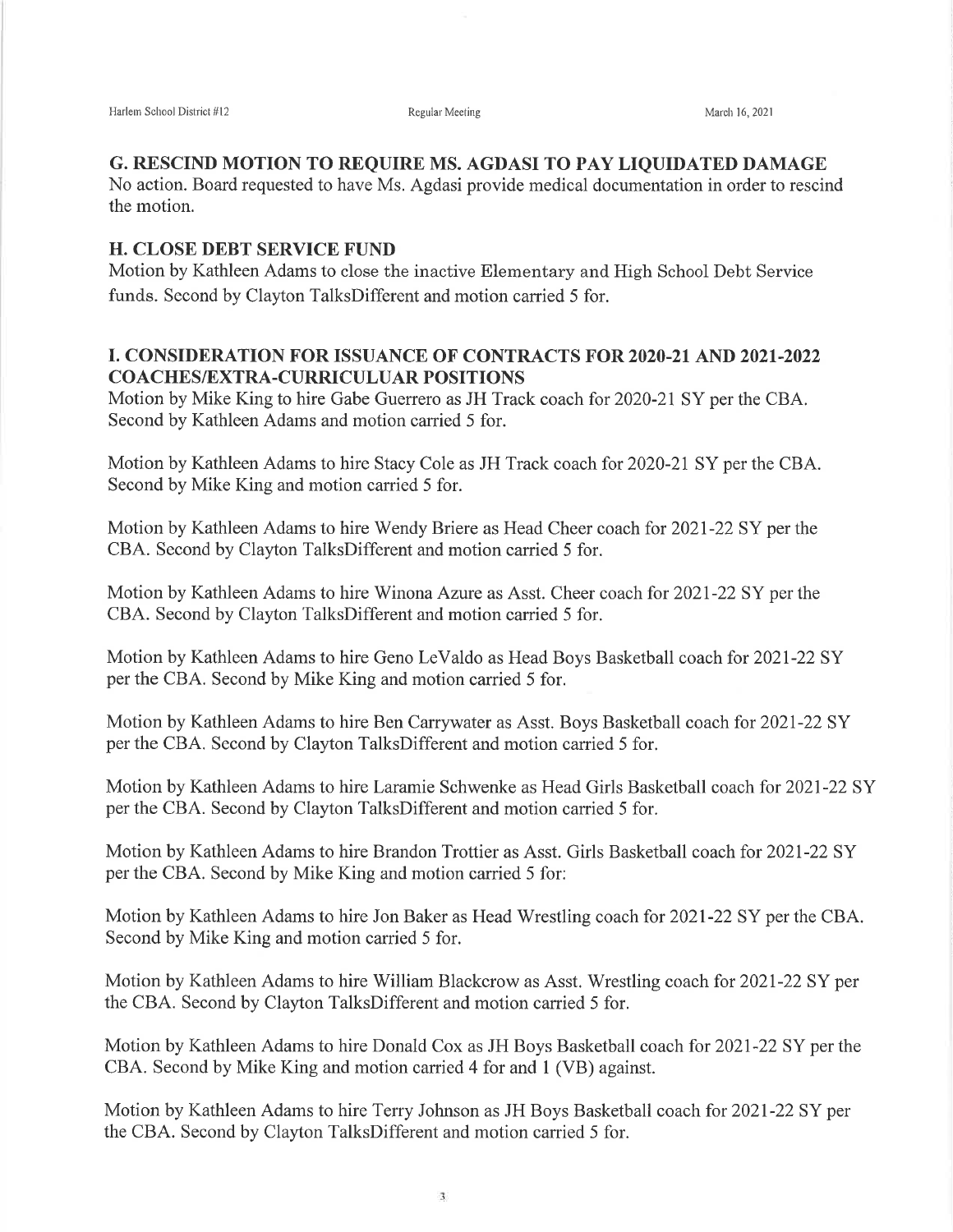Harlem School District #12 **Regular Meeting** Regular Meeting March 16, 2021

Motion by Kathleen Adams to hire Laramie Schwenke as JH Girls Basketball coach for 2021-22 SY per the CBA. Second by Clayton TalksDifferent and motion carried 5 for.

# J. CONSIDERATION FOR ISSUANCE OF CONTRACTS FOR 2021.2022 TENURED CERTIFIED STAFF

Motion by Kathleen Adams to re-hire the following elementary tenured certified teaching staff for SY 2021-2022, per the CBA: Jenna Kittson, Amy Benson, Rhawnee Hopkins, Angie Young, Sheri Pronto, Rhonda Yellow, Amanda Frank, Kim Cornell, Lynda Brown, Moe Denham, June Bullinsight, Sonia Powell, Suzanne Farmer, Nancy Kinyon, Kerry Johnson, Michelene Edwards, Laura Pruttis, Kathy Johnson, Cathy Bear, Melody Sand, Jessica Cochran, and Kristen Landre. Second by Valerie Blackcrow and motion carried 5 for.

Motion by Kathleen Adams to re-hire the following Jr/Sr High School tenured certified teaching staff for SY 2021-2022, per the CBA: Crystal Doney, Dan Owens, Debra Ferris, Donna Barber Schneider, Eleanor Doucette, Eric Murri, Heidi Harris, Hope Doney, Jack Young, James Hodgson, John Stiffarm, Kim Faulkinberry, Lyle Faulkinberry, Wendy Maratita and Brigette Hagen. Second by Mike King and motion carried 5 for.

# K. CONSIDERATION AND POSSIBLE ACTION TO RENEW OR NON.RENEW 202I.2022 NON.TENURED CERTIFIED STAFF

- l. Motion by Kathleen Adams to non-renew without cause the employment of Lisa Hamilton, <sup>a</sup> non-tenured teacher, in accordance with Sec.20-4-206, MCA. Second by Clayton TalksDifferent and motion carried 3 (JW, KA, and CT) for and 2 (VB and MK) against.
- 2. Motion by Kathleen Adams to re-hire the following non-tenured certified staff for SY 2021-22 per the CBA:

Elementary: John Orsborn, Gloria McKinley, Nicole Schroder, Ruth Stephenson, Thomas Molina, Bonnie Mount, Kathleen Tumtoes, Michelle Gorecki, Alicia Noel and Magnolia McCann.

Jr/Sr High: Angela Hawley, Gail Wilcott, James Kobeski, Jonathan Bates, Laramie Schwenke, Mary Kate French, Matthew Hodgson, Robe Walker, Winona Azure, and Wilma Mellville. Second by Clayton TalksDifferent and motion carried 5 for.

# L. CONSIDERATION FOR ISSUANCE OF CONTRACTS FOR 2O2I-2022 CLASSIFIED POSITIONS

Motion by Kathleen Adams to re-hire the following classified support staff for SY 202I-22, per the CBA: Lynda Young, Lenore Greetham, Kathy Long, Paula Annis, Melissa Buckles, Eileen Schilling, Sara Green, Britta Sande, Enrique Rivera, Robin Folk, Tara Zuelke, Brianna Zumbrum, Janice Gilham, Elizabeth Walker, Angie Horswill, Taylor Richardson, Steven Hopkins, Nick Hopkins, Byron Yellow Robe, Amanda Lopez, Amy Main, Andrea Quintana, Charles Werk, Derrick Guy, Gabe Guerrero, Ira TalksDifferent, Joyce Ironstar, LaWanda Jackson, Lee Maratita, Lynette Medicine Bear, Nicole Trottier, Patricia Garcia, Sandy Egeland, Stacy Cole, Steve Stearns, Wendy Briere, Robert Bear, Denie Carey, Darla Johnson, and Monty Werk. Second by Clayton TalksDifferent and motion carried 5 for.

M. NEGOTIATION OF SALARAY FOR 2021-22 ELEMENTARY PRINCIPAL POSITION Motion by Mike King to provide the salary of \$65,150.00 to Ms. Evelyn Bigby to serve as the Elementary Principal during SY 2021-2022. Second by Valerie Blackcrow and motion carried 5 for.